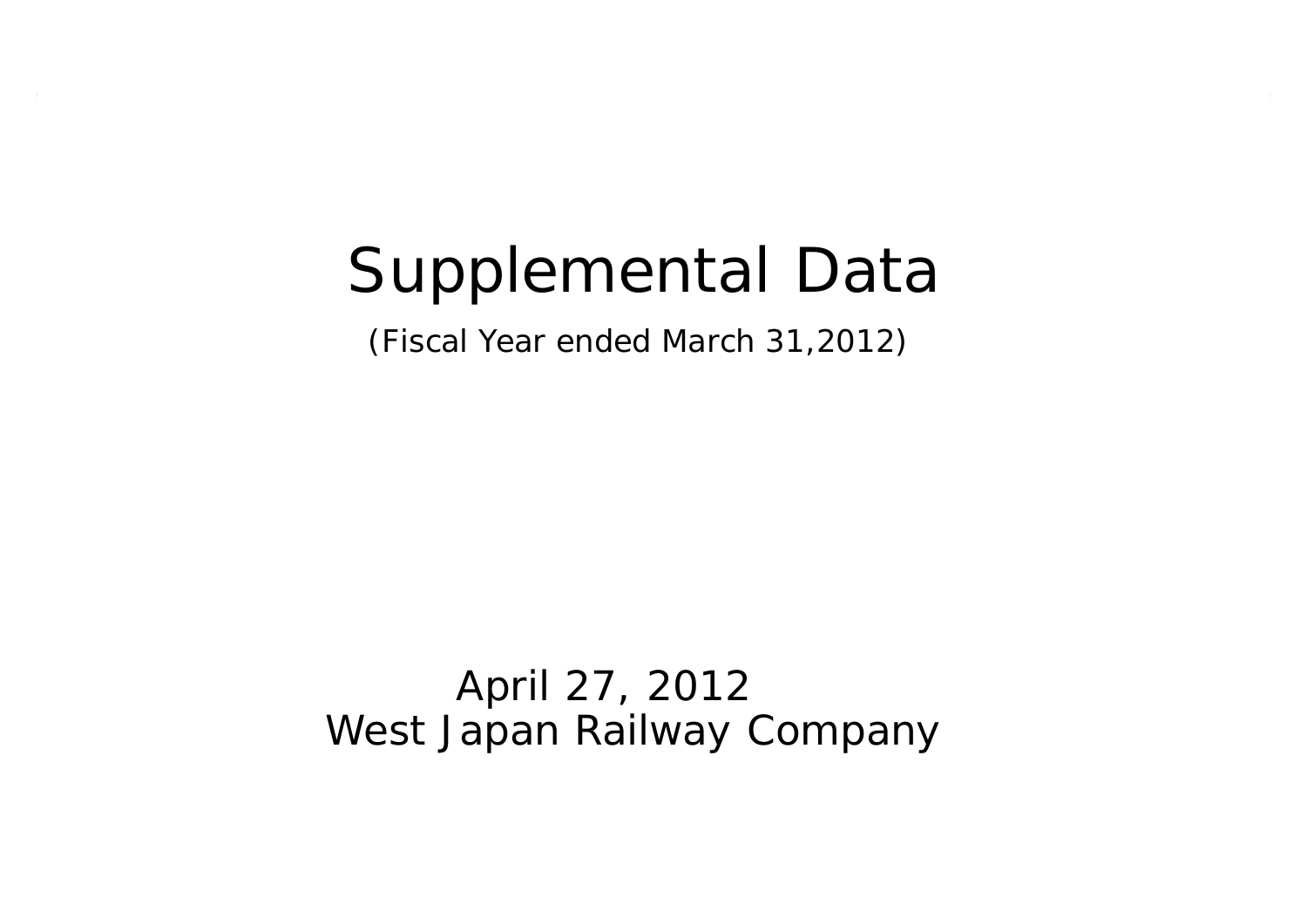# 1. Financial Highlights



|                                |              |              |                              |           |               |                         | ¥ Billions |
|--------------------------------|--------------|--------------|------------------------------|-----------|---------------|-------------------------|------------|
|                                | Result       | Result       | <b>YOY</b>                   |           | Forecast      | <b>YOY</b>              |            |
|                                | FY2011/3     | FY2012/3     | Increase/<br>%<br>(Decrease) |           | FY2013/3      | Increase/<br>(Decrease) | %          |
|                                | $\mathbf{A}$ | $\, {\bf B}$ | $B - A$                      | $1 - B/A$ | $\mathcal{C}$ | $C - B$                 | $1-C/B$    |
| Consolidated                   |              |              |                              |           |               |                         |            |
| <b>Operating Revenues</b>      | 1,213.5      | 1,287.6      | 74.1                         | 6.1       | 1,288.0       | 0.3                     | 0.0        |
| Operating Income               | 95.9         | 109.7        | 13.8                         | 14.4      | 111.5         | 1.7                     | 1.5        |
| <b>Recurring Profit</b>        | 68.9         | 82.4         | 13.4                         | 19.6      | 86.5          | 4.0                     | 4.9        |
| Net Income                     | 34.9         | 29.4         | (5.4)                        | (15.7)    | 51.0          | 21.5                    | 72.9       |
| Non-Consolidated               |              |              |                              |           |               |                         |            |
| <b>Operating Revenues</b>      | 828.6        | 862.1        | 33.5                         | 4.0       | 862.5         | 0.3                     | 0.0        |
| <b>Transportation Revenues</b> | 728.0        | 758.7        | 30.7                         | 4.2       | 760.0         | 1.2                     | 0.2        |
| <b>Operating Expenses</b>      | 752.8        | 772.8        | 20.0                         | 2.7       | 772.0         | (0.8)                   | (0.1)      |
| Personnel costs                | 235.3        | 237.9        | 2.6                          | 1.1       | 233.5         | (4.4)                   | (1.9)      |
| Non personnel costs            | 333.4        | 339.5        | 6.1                          | 1.8       | 347.5         | 7.9                     | 2.3        |
| Energy costs                   | 33.7         | 36.2         | 2.5                          | 7.5       | 39.5          | 3.2                     | 9.0        |
| Maintenance costs              | 135.8        | 133.3        | (2.4)                        | (1.8)     | 135.0         | 1.6                     | 1.2        |
| Miscellaneous costs            | 163.8        | 169.9        | 6.0                          | 3.7       | 173.0         | 3.0                     | 1.8        |
| Depreciation                   | 129.1        | 140.7        | 11.6                         | 9.0       | 135.0         | (5.7)                   | (4.1)      |
| Operating Income               | 75.8         | 89.2         | 13.4                         | 17.8      | 90.5          | 1.2                     | 1.4        |
| <b>Recurring Profit</b>        | 48.5         | 62.8         | 14.3                         | 29.6      | 66.0          | 3.1                     | 5.0        |
| Net Income                     | 28.5         | 22.1         | (6.3)                        | (22.3)    | 41.0          | 18.8                    | 85.0       |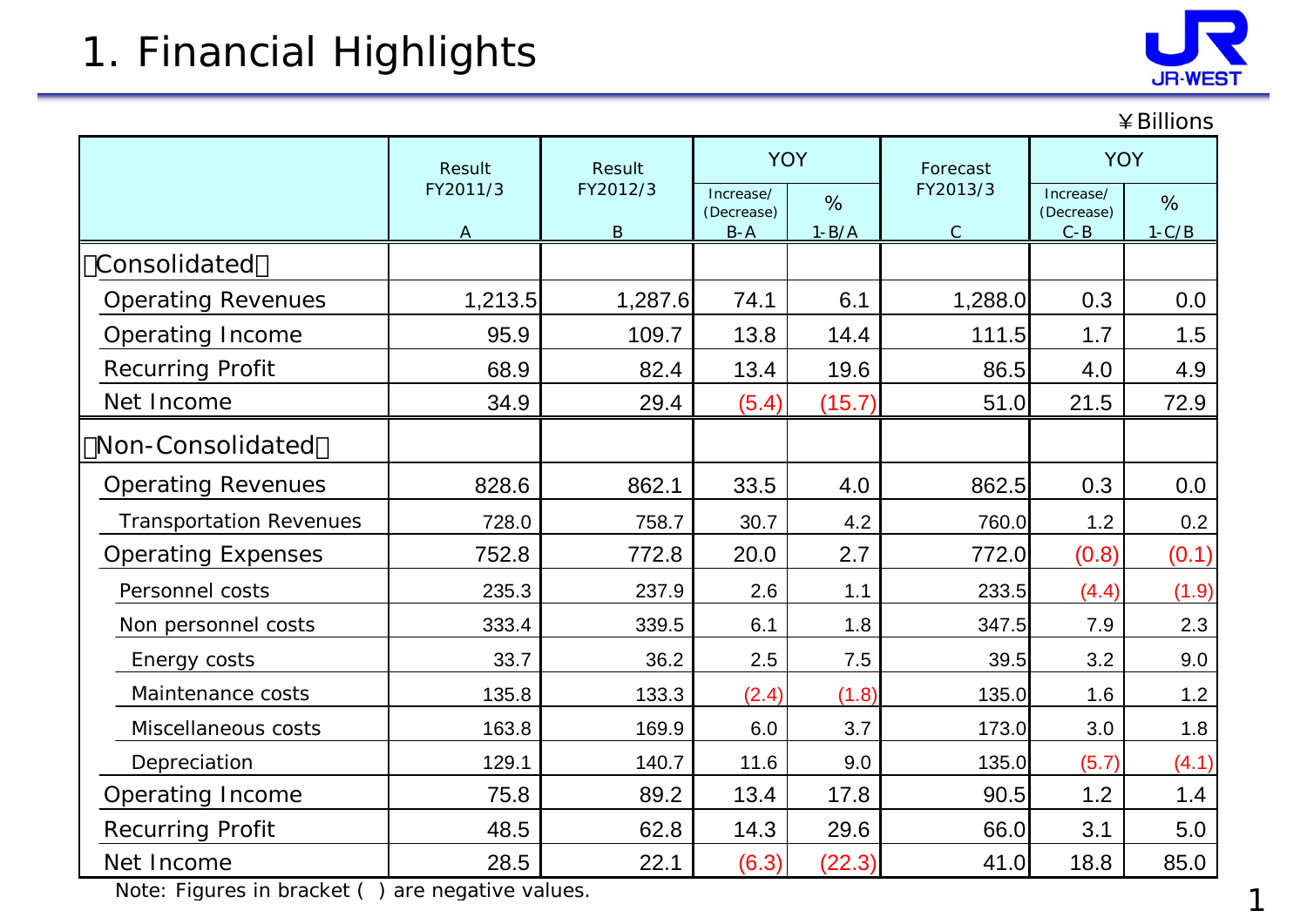# 2. Non-Consolidated Financial Results



|                           |          |                          |              |                         |         | $4$ Billions                              |
|---------------------------|----------|--------------------------|--------------|-------------------------|---------|-------------------------------------------|
|                           | Result   |                          | FY2012/3     | <b>YOY</b>              |         | <b>Difference</b><br>from the<br>forecast |
|                           | FY2011/3 | Forecast<br>(As of 1/27) | Result       | Increase/<br>(Decrease) | %       | Increase/<br>(Decrease)                   |
|                           | Α        | B                        | $\mathsf{C}$ | $C - A$                 | $1-C/A$ | $C - B$                                   |
| <b>Operating Revenues</b> | 828.6    | 864.0                    | 862.1        | 33.5                    | 4.0     | (1.8)                                     |
| Transportation revenues   | 728.0    | 762.0                    | 758.7        | 30.7                    | 4.2     | (3.2)                                     |
| Other                     | 100.6    | 102.0                    | 103.4        | 2.7                     | 2.8     | 1.4                                       |
| <b>Operating Expenses</b> | 752.8    | 773.0                    | 772.8        | 20.0                    | 2.7     | (0.1)                                     |
| Personnel costs           | 235.3    | 237.5                    | 237.9        | 2.6                     | 1.1     | 0.4                                       |
| Non personnel costs       | 333.4    | 339.0                    | 339.5        | 6.1                     | 1.8     | 0.5                                       |
| Energy costs              | 33.7     | 37.0                     | 36.2         | 2.5                     | 7.5     | (0.7)                                     |
| Maintenance costs         | 135.8    | 134.5                    | 133.3        | (2.4)                   | (1.8)   | (1.1)                                     |
| Miscellaneous costs       | 163.8    | 167.5                    | 169.9        | 6.0                     | 3.7     | 2.4                                       |
| Rental payments, etc.     | 25.1     | 23.6                     | 23.6         | (1.5)                   | (6.0)   | 0.0                                       |
| <b>Taxes</b>              | 29.8     | 31.5                     | 30.9         | 1.1                     | 3.8     | (0.5)                                     |
| Depreciation              | 129.1    | 141.4                    | 140.7        | 11.6                    | 9.0     | (0.6)                                     |
| Operating Income          | 75.8     | 91.0                     | 89.2         | 13.4                    | 17.8    | (1.7)                                     |
| Non-operating revenues    |          |                          |              |                         |         |                                           |
| and expenses              | (27.2)   | (26.5)                   | (26.4)       | 0.8                     | (3.3)   | 0.0                                       |
| Non-operating revenues    | 7.0      | 6.8                      | 7.1          | 0.1                     |         | 0.3                                       |
| Non-operating expenses    | 34.3     | 33.3                     | 33.5         | (0.7)                   |         | 0.2                                       |
| <b>Recurring Profit</b>   | 48.5     | 64.5                     | 62.8         | 14.3                    | 29.6    | (1.6)                                     |
| Extraordinary profit      |          |                          |              |                         |         |                                           |
| and loss, net             | (0.4)    | (1.5)                    | (1.7)        | (1.2)                   |         | (0.2)                                     |
| Extraordinary profit      | 48.9     |                          | 23.1         | (25.7)                  |         |                                           |
| <b>Extraordinary loss</b> | 49.4     |                          | 24.8         | (24.5)                  |         |                                           |
| Net Income                | 28.5     | 23.5                     | 22.1         | (6.3)                   | (22.3)  | (1.3)                                     |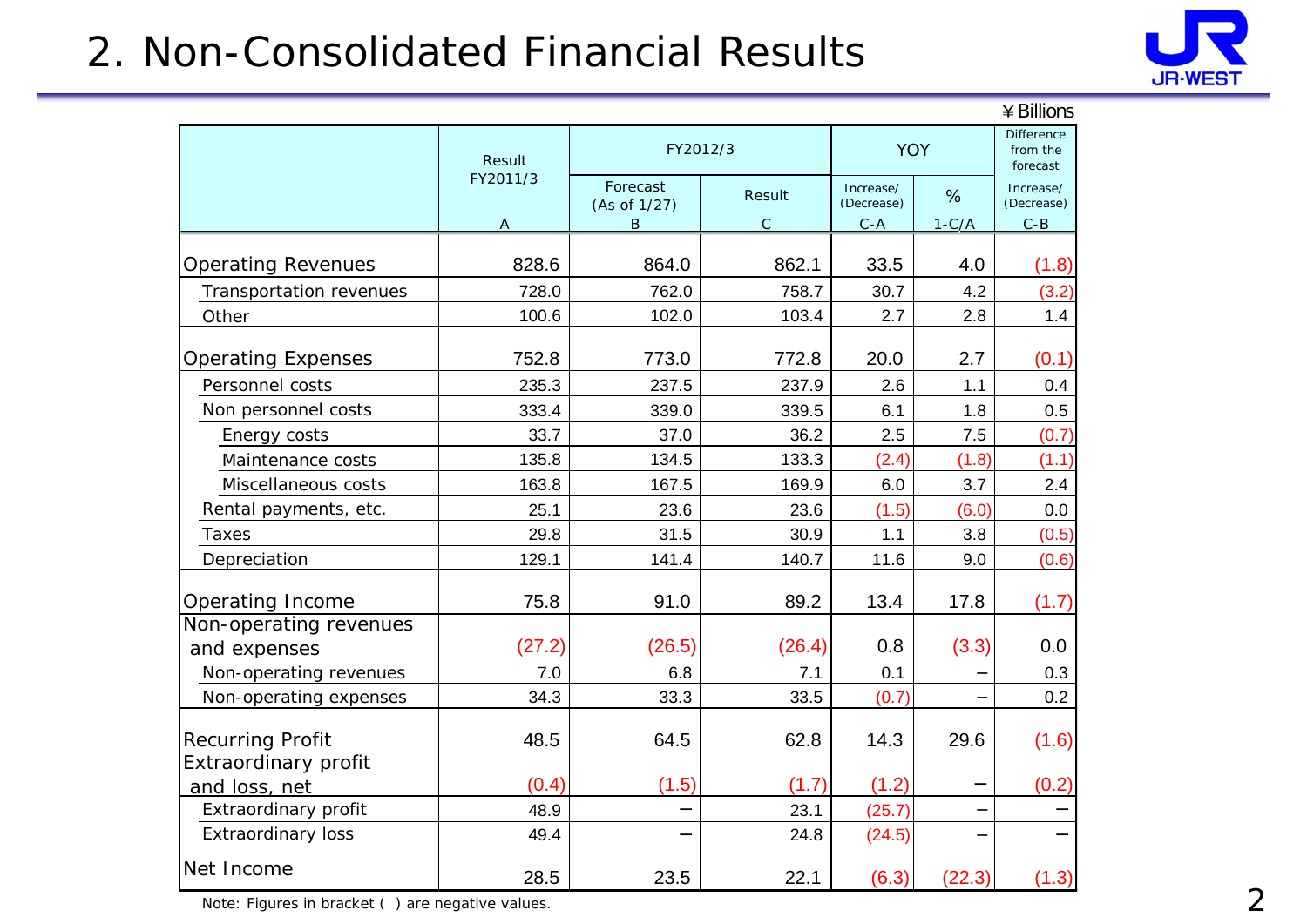### 3. Major Factors of Increase/Decrease in Transportation Revenues



|                           |       |        |                                   |                                                                           | ¥Billions          |  |
|---------------------------|-------|--------|-----------------------------------|---------------------------------------------------------------------------|--------------------|--|
|                           |       |        | <b>Result FY2012/3</b>            |                                                                           |                    |  |
| Transportation            |       |        | <b>YOY</b><br>Increase/(Decrease) | Major factors                                                             |                    |  |
| revenues                  |       | Amount | %                                 |                                                                           | Amount             |  |
|                           |       |        |                                   | Fundamentals 0.2%                                                         | 0.7                |  |
| Shinkansen                | 351.5 | 27.5   | 8.5                               | Special factors<br>Direct service bewteen                                 | 15.0<br>2.8<br>2.0 |  |
|                           |       |        |                                   | Osaka Station City                                                        | 1.7                |  |
|                           |       |        |                                   | The Great East Japan Earthquake<br>etc.                                   | (1.0)              |  |
|                           |       |        |                                   | Fundamentals (0.4%)                                                       | (1.1)              |  |
|                           |       |        |                                   |                                                                           |                    |  |
| Kyoto-Osaka-<br>Kobe Area | 287.3 | 2.9    |                                   | Osaka Station City                                                        | 3.0<br>0.8         |  |
| conventional              |       |        | 1.0                               | 0.0<br>Golden week Summer holidays<br>7.0 To U.D. To U.D. Dummer holidays | 0.7                |  |
| lines                     |       |        |                                   | The Great East Japan Earthquake                                           | (0.6)              |  |
|                           |       |        |                                   | Typhoons                                                                  | (0.4)<br>          |  |
|                           |       |        |                                   | etc.                                                                      |                    |  |
|                           |       |        |                                   | Fundamentals (0.4%)                                                       | (0.4)              |  |
|                           |       |        |                                   | Special factors                                                           |                    |  |
|                           |       |        |                                   |                                                                           | 0.6                |  |
| Other                     |       |        |                                   |                                                                           | 0.5                |  |
| coventional<br>lines      | 119.8 | 0.2    | 0.2                               | Osaka Station City                                                        | 0.2                |  |
|                           |       |        |                                   | The Great East Japan Earthquake                                           | (0.5)              |  |
|                           |       |        |                                   | Typhoons<br>etc.                                                          | (0.4)              |  |
| <b>Conventional lines</b> | 407.2 | 3.1    | 0.8                               |                                                                           |                    |  |
| Total                     | 758.7 | 30.7   | 4.2                               |                                                                           |                    |  |

Note: Revenues from luggage transportation are omitted due to the small amount. Figures in bracket() are negative values.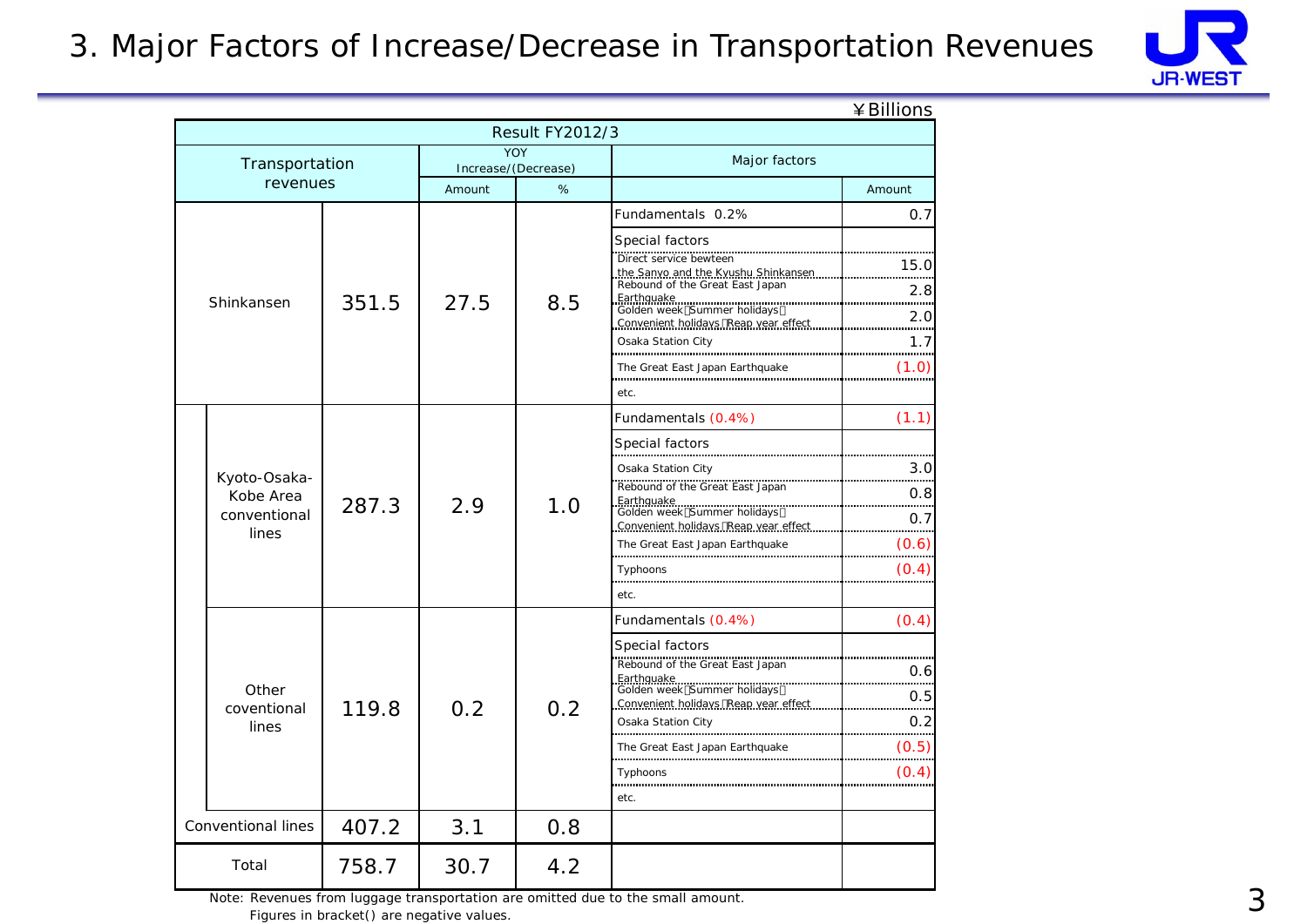# 4. Transportation Revenues and Passenger-Kilometers



|                           | <b>Transportation Revenues</b><br>¥ Billions |                                    |                 |          |                                 | Passenger-Kilometers<br>Millions of passenger-kilometers |  |                                    |          |                                 |          |          |             |
|---------------------------|----------------------------------------------|------------------------------------|-----------------|----------|---------------------------------|----------------------------------------------------------|--|------------------------------------|----------|---------------------------------|----------|----------|-------------|
|                           |                                              | <b>Fiscal Year</b><br>$4/1$ $3/31$ |                 |          | 3 months $(4Q)$<br>$1/1$ $3/31$ |                                                          |  | <b>Fiscal Year</b><br>$4/1$ $3/31$ |          | 3 months $(4Q)$<br>$1/1$ $3/31$ |          |          |             |
|                           | FY2011/3                                     | FY2012/3                           | YOY             | FY2011/3 | FY2012/3                        | YOY                                                      |  | FY2011/3                           | FY2012/3 | <b>YOY</b>                      | FY2011/3 | FY2012/3 | YOY         |
| Total                     | 728.0                                        | 758.7                              | 30.7<br>4.2%    | 176.1    | 184.8                           | 8.6<br>4.9%                                              |  | 52,614                             | 54,117   | 1,503<br>2.9%                   | 12,525   | 12,943   | 418<br>3.3% |
| Shinkansen                | 323.9                                        | 351.5                              | 27.5<br>8.5%    | 78.1     | 84.0                            | 5.8<br>7.5%                                              |  | 15,546                             | 16,878   | 1,331<br>8.6%                   | 3,705    | 3,978    | 273<br>7.4% |
| <b>Commuter Passes</b>    | 8.9                                          | 8.9                                | (0.0)<br>0.0%   | 2.1      | 2.1                             | 0.0<br>0.8%                                              |  | 718                                | 722      | 4<br>0.6%                       | 172      | 176      | 3<br>2.1%   |
| Non-Commuter Passes       | 314.9                                        | 342.5                              | 27.5<br>8.8%    | 76.0     | 81.8                            | 5.8<br>7.7%                                              |  | 14,828                             | 16,155   | 1,326<br>8.9%                   | 3,532    | 3,802    | 269<br>7.6% |
| <b>Conventional Lines</b> | 404.0                                        | 407.2                              | 3.1<br>0.8%     | 97.9     | 100.7                           | 2.7<br>2.8%                                              |  | 37,067                             | 37,239   | 171<br>0.5%                     | 8,820    | 8,965    | 144<br>1.6% |
| <b>Commuter Passes</b>    | 140.3                                        | 140.4                              | 0.0<br>0.1%     | 33.6     | 33.6                            | 0.0<br>0.2%                                              |  | 22,692                             | 22,788   | 96<br>0.4%                      | 5,273    | 5,340    | 66<br>1.3%  |
| Non-Commuter Passes       | 263.6                                        | 266.7                              | 3.0<br>1.2%     | 64.3     | 67.0                            | 2.6<br>4.2%                                              |  | 14,374                             | 14,450   | 75<br>0.5%                      | 3,546    | 3,624    | 77<br>2.2%  |
| Kyoto-Osaka-Kobe<br>Area  | 284.4                                        | 287.3                              | 2.9<br>1.0%     | 68.8     | 70.8                            | 1.9<br>2.8%                                              |  | 28,047                             | 28,218   | 171<br>0.6%                     | 6,675    | 6,792    | 117<br>1.8% |
| <b>Commuter Passes</b>    | 113.3                                        | 113.4                              | 0.1<br>0.1%     | 27.2     | 27.3                            | 0.0<br>0.3%                                              |  | 18,352                             | 18,440   | 87<br>0.5%                      | 4,301    | 4,356    | 55<br>1.3%  |
| Non-Commuter Passes       | 171.0                                        | 173.8                              | 2.7<br>1.6%     | 41.6     | 43.4                            | 1.8<br>4.5%                                              |  | 9,694                              | 9,778    | 83<br>0.9%                      | 2,373    | 2,436    | 62<br>2.6%  |
| <b>Other Lines</b>        | 119.6                                        | 119.8                              | 0.2<br>0.2%     | 29.1     | 29.9                            | 0.8<br>2.8%                                              |  | 9,020                              | 9,020    | 0<br>0.0%                       | 2,145    | 2,172    | 27<br>1.3%  |
| <b>Commuter Passes</b>    | 27.0                                         | 27.0                               | (0.0)<br>(0.2%) | 6.3      | 6.3                             | 0.0<br>0.1%                                              |  | 4,340                              | 4,348    | 8<br>0.2%                       | 971      | 983      | 11<br>1.2%  |
| Non-Commuter Passes       | 92.5                                         | 92.8                               | 0.2<br>0.3%     | 22.7     | 23.5                            | $0.8\,$<br>3.5%                                          |  | 4,680                              | 4,672    | (7)<br>(0.2%)                   | 1,173    | 1,188    | 15<br>1.3%  |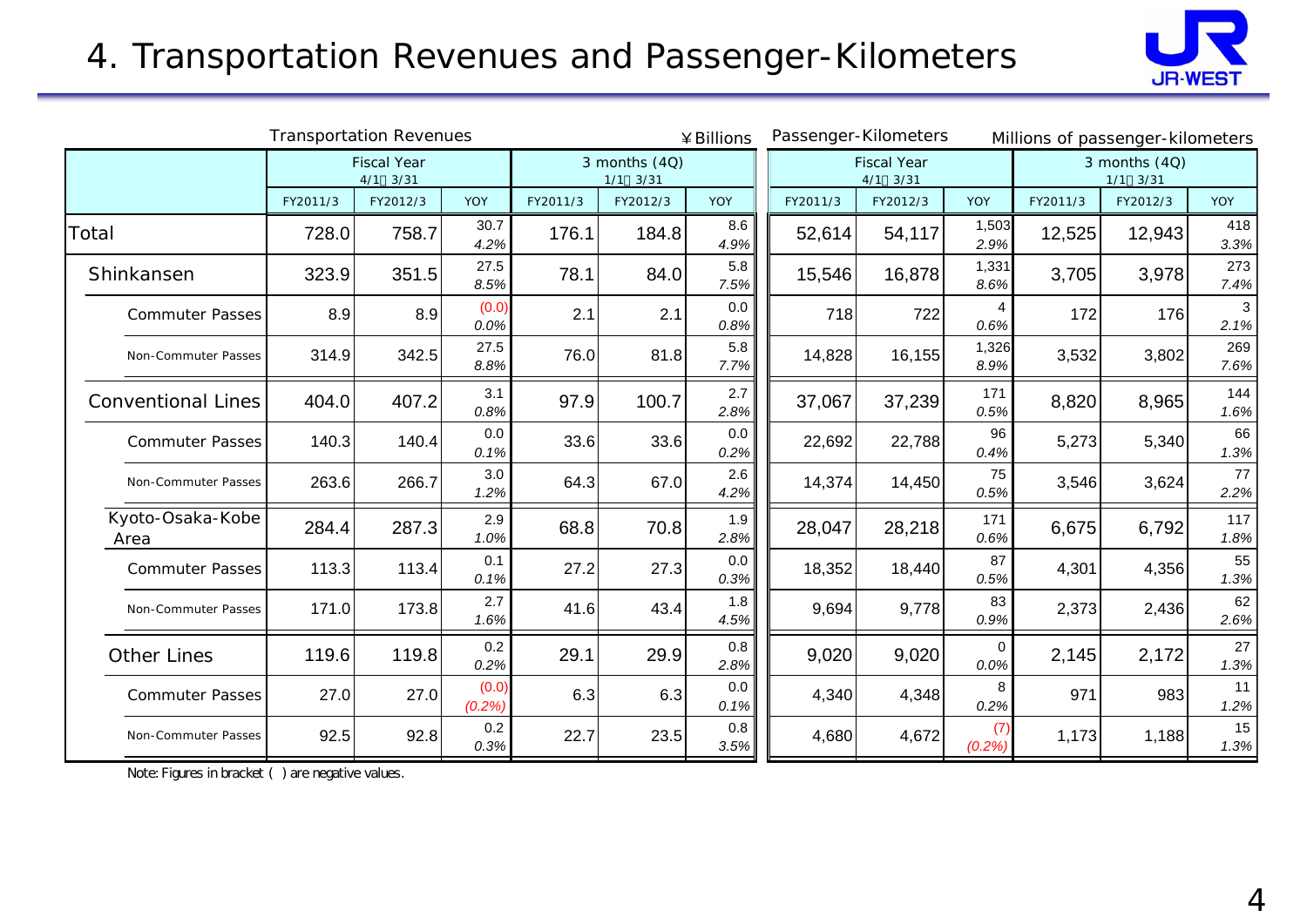

#### ¥Billions

|                                  |       | <b>Result FY2012/3</b>  |            |                                                                                                                                                               |  |  |  |  |
|----------------------------------|-------|-------------------------|------------|---------------------------------------------------------------------------------------------------------------------------------------------------------------|--|--|--|--|
| Item                             |       |                         | <b>YOY</b> | Major factors                                                                                                                                                 |  |  |  |  |
|                                  |       | Increase/<br>(Decrease) | %          |                                                                                                                                                               |  |  |  |  |
| Personnel costs                  | 237.9 | 2.6                     | 1.1        | Increase in amortization of accumulated<br>unrecognized actuarial differences due to<br>revision of basic rate of retirement benefits<br>obligation 0.8, etc. |  |  |  |  |
| Energy costs                     | 36.2  | 2.5                     | 7.5        | Increase in fuel price, etc.                                                                                                                                  |  |  |  |  |
| Maintenance<br>costs             | 133.3 | (2.4)                   | (1.8)      | Decrease in maintenance work<br>contributed by third parties (2.6), etc.                                                                                      |  |  |  |  |
| <b>Miscellaneous</b><br>costs    | 169.9 | 6.0                     | 3.7        | Increase in payments for other JR companies 3.2<br>Increase in sales charge 1.6<br>Increase in system related costs0.9, etc.                                  |  |  |  |  |
| Rental payments,<br>etc          | 23.6  | (1.5)                   | (6.0)      | Decrease in rental payments of Tozai line                                                                                                                     |  |  |  |  |
| Taxes                            | 30.9  | 1.1                     | 3.8        | Decrease in property taxes, etc.                                                                                                                              |  |  |  |  |
| Depreciation and<br>amortization | 140.7 | 11.6                    | 9.0        | Increase in facilities                                                                                                                                        |  |  |  |  |
| Total                            | 772.8 | 20.0                    | 2.7        |                                                                                                                                                               |  |  |  |  |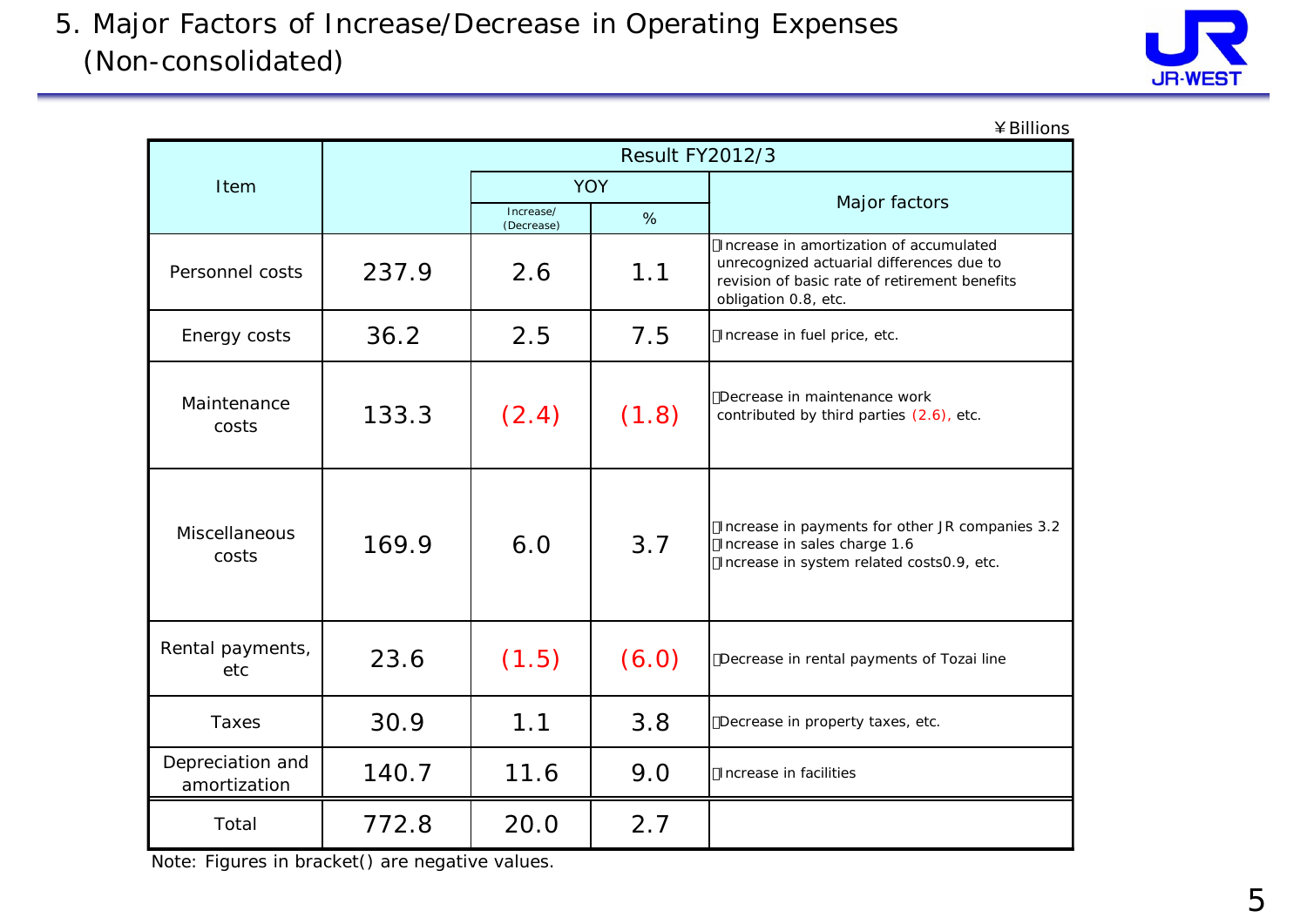

|                                        |               |                               |                        |                                    |                 | $4$ Billions                              |
|----------------------------------------|---------------|-------------------------------|------------------------|------------------------------------|-----------------|-------------------------------------------|
|                                        | Result        | FY2012/3                      |                        | <b>YOY</b>                         |                 | <b>Difference</b><br>from the<br>forecast |
|                                        | FY2011/3<br>A | Forecast<br>(As of 1/27)<br>B | Result<br>$\mathsf{C}$ | Increase/<br>(Decrease)<br>$C - A$ | $\%$<br>$1-C/A$ | Increase/<br>(Decrease)<br>$C - B$        |
| <b>Operating Revenues</b>              | 1,213.5       | 1,289.0                       | 1,287.6                | 74.1                               | 6.1             | (1.3)                                     |
| <b>Operating Expenses</b>              | 1,117.5       | 1,181.5                       | 1,177.8                | 60.3                               | 5.4             | (3.6)                                     |
| Operating Income                       | 95.9          | 107.5                         | 109.7                  | 13.8                               | 14.4            | 2.2                                       |
| Non-operating revenues<br>and expenses | (27.0)        | (28.0)                        | (27.3)                 | (0.3)                              |                 | 0.6                                       |
| Non-operating revenues                 | 9.4           | 7.9                           | 7.9                    | (1.5)                              | (16.0)          | 0.0                                       |
| Non-operating expenses                 | 36.5          | 35.9                          | 35.2                   | (1.2)                              | (3.3)           | (0.6)                                     |
| <b>Recurring Profit</b>                | 68.9          | 79.5                          | 82.4                   | 13.4                               | 19.6            | 2.9                                       |
| Extraordinary profit and<br>loss, net  | (7.9)         | (2.5)                         | (2.2)                  | 5.7                                |                 | 0.2                                       |
| Extraordinary profit                   | 51.1          |                               | 27.6                   | (23.5)                             | (46.0)          |                                           |
| Extraordinary loss                     | 59.0          |                               | 29.8                   | (29.2)                             | (49.5)          |                                           |
| Net Income                             | 34.9          | 28.5                          | 29.4                   | (5.4)                              | (15.7)          | 0.9                                       |
|                                        |               |                               |                        |                                    |                 |                                           |
| Comprehensive Income                   | 33.8          |                               | 27.6                   | (6.1)                              | (18.2)          |                                           |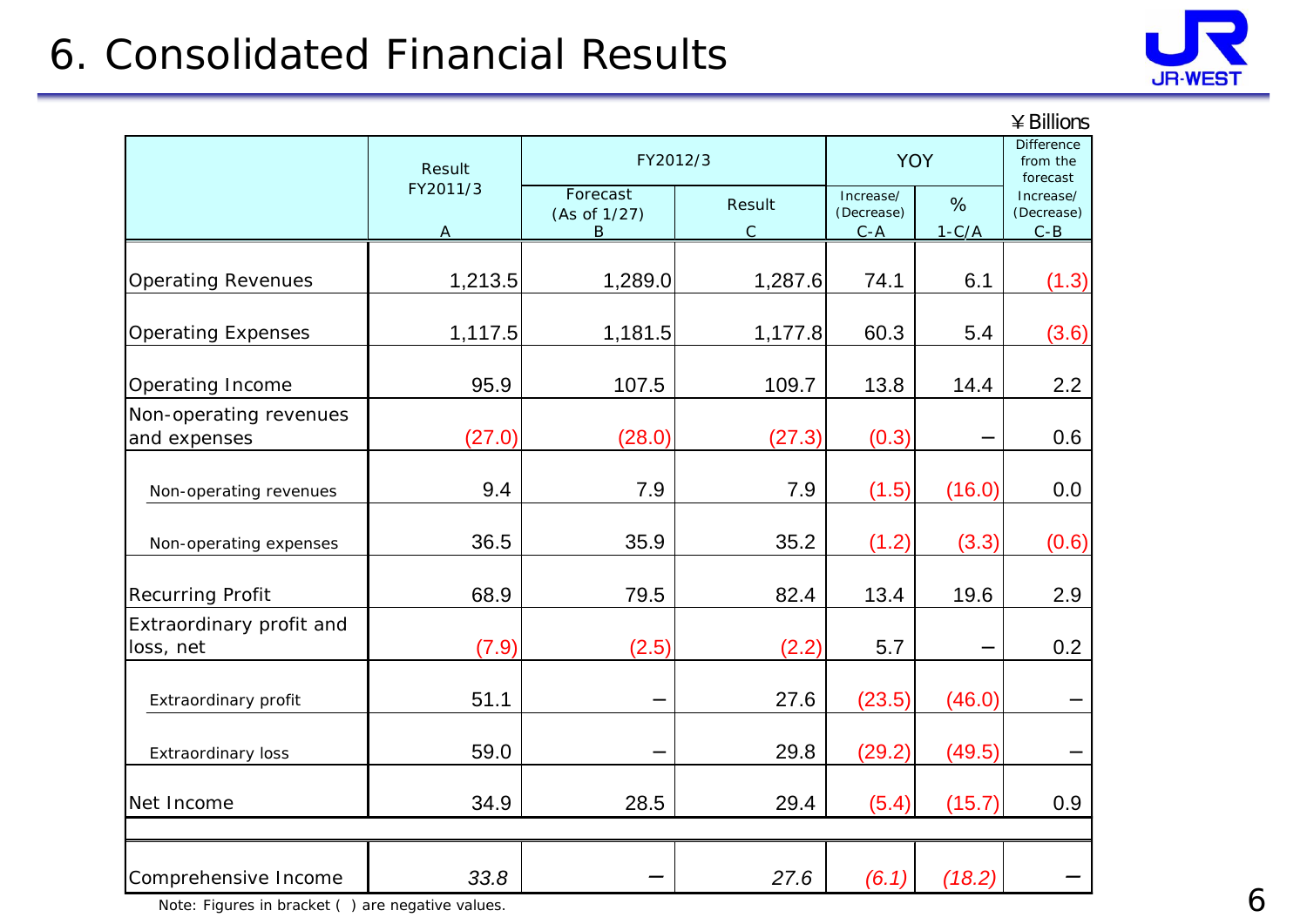### 7. Consolidated Financial Results (Segment Information)



|                                          |             |                          |               |                         |            | $4$ Billions                              |
|------------------------------------------|-------------|--------------------------|---------------|-------------------------|------------|-------------------------------------------|
|                                          | Result      | FY2012/3                 |               |                         | <b>YOY</b> | <b>Difference</b><br>from the<br>forecast |
|                                          | FY2011/3    | Forecast<br>(As of 1/27) | Result        | Increase/<br>(Decrease) | %          | Increase/<br>(Decrease)                   |
|                                          |             | B                        | $\mathcal{C}$ | $C - A$                 | $1-C/A$    | $C - B$                                   |
| Operating Revenues <sup>*1</sup>         | 1,213.5     | 1,289.0                  | 1,287.6       | 74.1                    | 6.1        | (1.3)                                     |
| Transportation                           | 806.4       | 841.9                    | 839.0         | 32.6                    | 4.0        | (2.8)                                     |
| Sales of goods and food services         | 201.3       | 233.9                    | 233.5         | 32.2                    | 16.0       | (0.3)                                     |
| Sales of goods and food services         | 132.2       | 133.8                    | 133.4         | 1.2                     | 0.9        | (0.3)                                     |
| Department stores                        | 63.4        | 94.7                     | 94.9          | 31.5                    | 49.7       | 0.2                                       |
| Real estate                              | 75.7        | 93.9                     | 93.5          | 17.8                    | 23.5       | (0.3)                                     |
| Shopping center                          | 47.7        | 54.5                     | 54.3          | 6.6                     | 13.9       | (0.1)                                     |
| Real estate lease and sale* <sup>3</sup> | 26.4<br>4.8 | 37.7<br>10.5             | 37.6<br>10.7  | 11.2                    | 42.6       | (0.0)                                     |
| Other businesses                         | 129.9       | 119.3                    | 121.4         | (8.4)                   | (6.5)      | 2.1                                       |
| Hotel                                    | 32.4        | 32.0                     | 32.1          | (0.2)                   | (0.9)      | 0.1                                       |
| Nippon Travel Agency                     | 39.4        | 36.8                     | 37.2          | (2.2)                   | (5.6)      | 0.4                                       |
| Operating Income* <sup>2</sup>           | 95.9        | 107.5                    | 109.7         | 13.8                    | 14.4       | 2.2                                       |
| Transportation                           | 61.1        | 78.2                     | 76.7          | 15.5                    | 25.5       | (1.4)                                     |
| Sales of goods and food services         | 3.5         | (3.4)                    | (2.9)         | (6.5)                   |            | 0.4                                       |
| Sales of goods and food services         | 2.8         |                          | 3.1           | 0.2                     | 8.6        |                                           |
| Department stores                        | 0.4         |                          | (6.3)         | (6.8)                   |            |                                           |
| Real estate                              | 22.2        | 25.1                     | 25.9          | 3.7                     | 16.8       | 0.8                                       |
| Shopping center                          | 7.1         |                          | 8.2           | 1.0                     | 14.5       |                                           |
| Real estate lease and sale               | 2.4         |                          | 6.3           | 3.9                     | 158.0      |                                           |
| Other businesses                         | 9.6         | 8.2                      | 10.3          | 0.7                     | 7.3        | 2.1                                       |
| Hotel                                    | 1.5         |                          | 1.6           | 0.1                     | 7.5        |                                           |
| Nippon Travel Agency                     | 0.3         |                          | 0.3           | 0.0                     | 25.6       |                                           |

Note: Figures in bracket ( ) are negative values.

 $*$ <sup>1</sup> Operating revenues are the revenues from third parties ( = customers).

The breakdowns of operating revenues by each segment are the sums of revenues of major subsidiaries.

\*<sup>2</sup> The breakdowns of operating income by each segment are the sums of incomes of major subsidiaries before eliminating internal transactions.

\*<sup>3</sup> Figures in bracket are the sales of condominiums. (Included in Real estate lease and sale)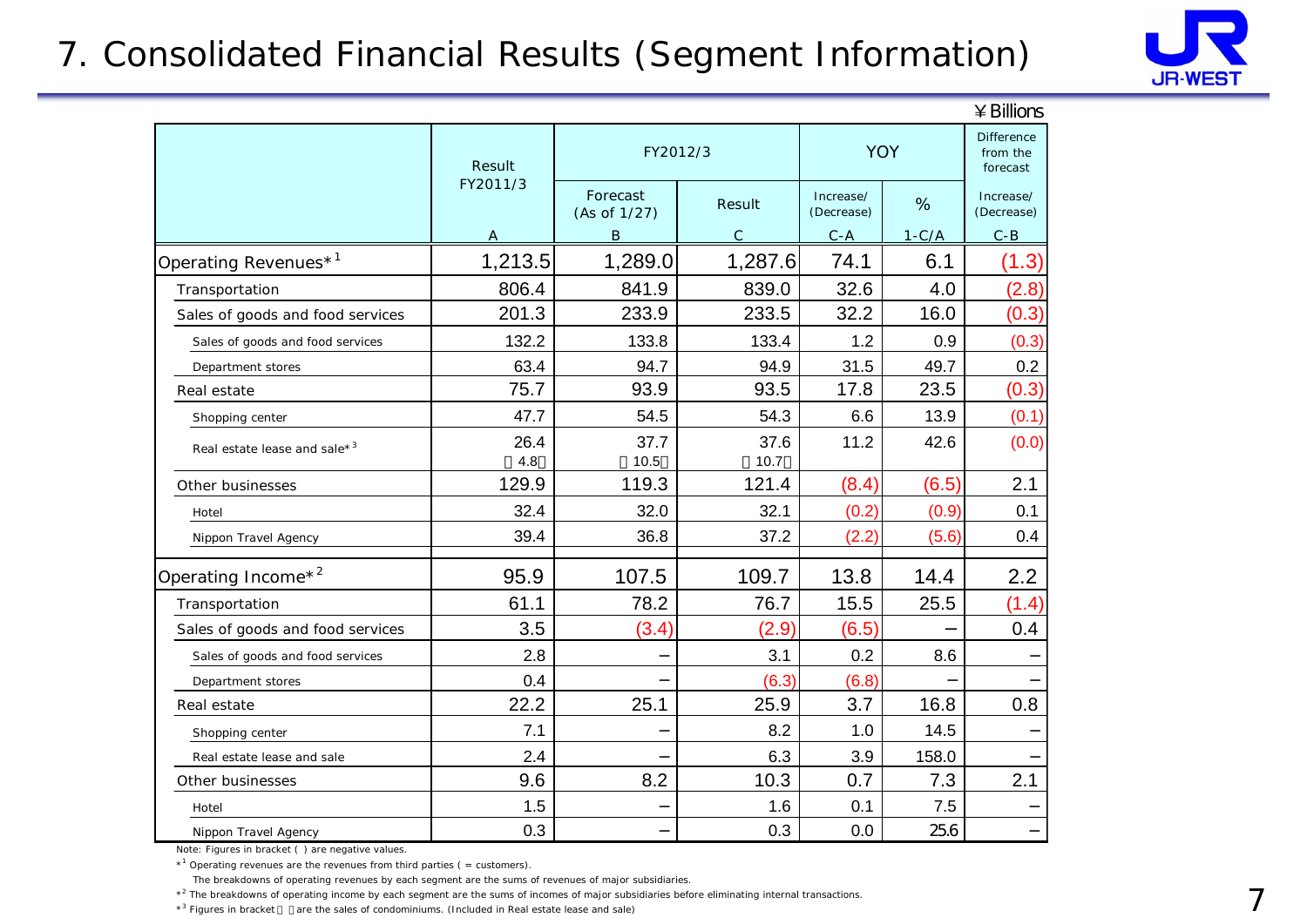# 8. Non-Consolidated Financial Forecasts



 $¥$  Billions

|                                     | Result   | Forecast | <b>YOY</b>              |           |
|-------------------------------------|----------|----------|-------------------------|-----------|
|                                     | FY2012/3 | FY2013/3 | Increase/<br>(Decrease) | %         |
|                                     | A        | $\bf{B}$ | $B - A$                 | $1 - B/A$ |
| <b>Operating Revenues</b>           | 862.1    | 862.5    | 0.3                     | 0.0       |
| Transportation revenues             | 758.7    | 760.0    | 1.2                     | 0.2       |
| Other                               | 103.4    | 102.5    | (0.9)                   | (0.9)     |
| <b>Operating Expenses</b>           | 772.8    | 772.0    | (0.8)                   | (0.1)     |
| Personnel costs                     | 237.9    | 233.5    | (4.4)                   | (1.9)     |
| Non personnel costs                 | 339.5    | 347.5    | 7.9                     | 2.3       |
| Energy costs                        | 36.2     | 39.5     | 3.2                     | 9.0       |
| Maintenance costs                   | 133.3    | 135.0    | 1.6                     | 1.2       |
| Miscellaneous costs                 | 169.9    | 173.0    | 3.0                     | 1.8       |
| Rental payments, etc.               | 23.6     | 23.6     | (0.0)                   | (0.1)     |
| Taxes                               | 30.9     | 32.4     | 1.4                     | 4.6       |
| Depreciation                        | 140.7    | 135.0    | (5.7)                   | (4.1)     |
| Operating Income                    | 89.2     | 90.5     | 1.2                     | 1.4       |
| Non-operating revenues and expenses | (26.4)   | (24.5)   | 1.9                     |           |
| Non-operating revenues              | 7.1      | 6.5      | (0.6)                   |           |
| Non-operating expenses              | 33.5     | 31.0     | (2.5)                   |           |
| <b>Recurring Profit</b>             | 62.8     | 66.0     | 3.1                     | 5.0       |
| Extraordinary profit and loss, net  | (1.7)    |          |                         |           |
| Extraordinary profit                | 23.1     |          |                         |           |
| Extraordinary loss                  | 24.8     |          |                         |           |
| Net Income                          | 22.1     | 41.0     | 18.8                    | 85.0      |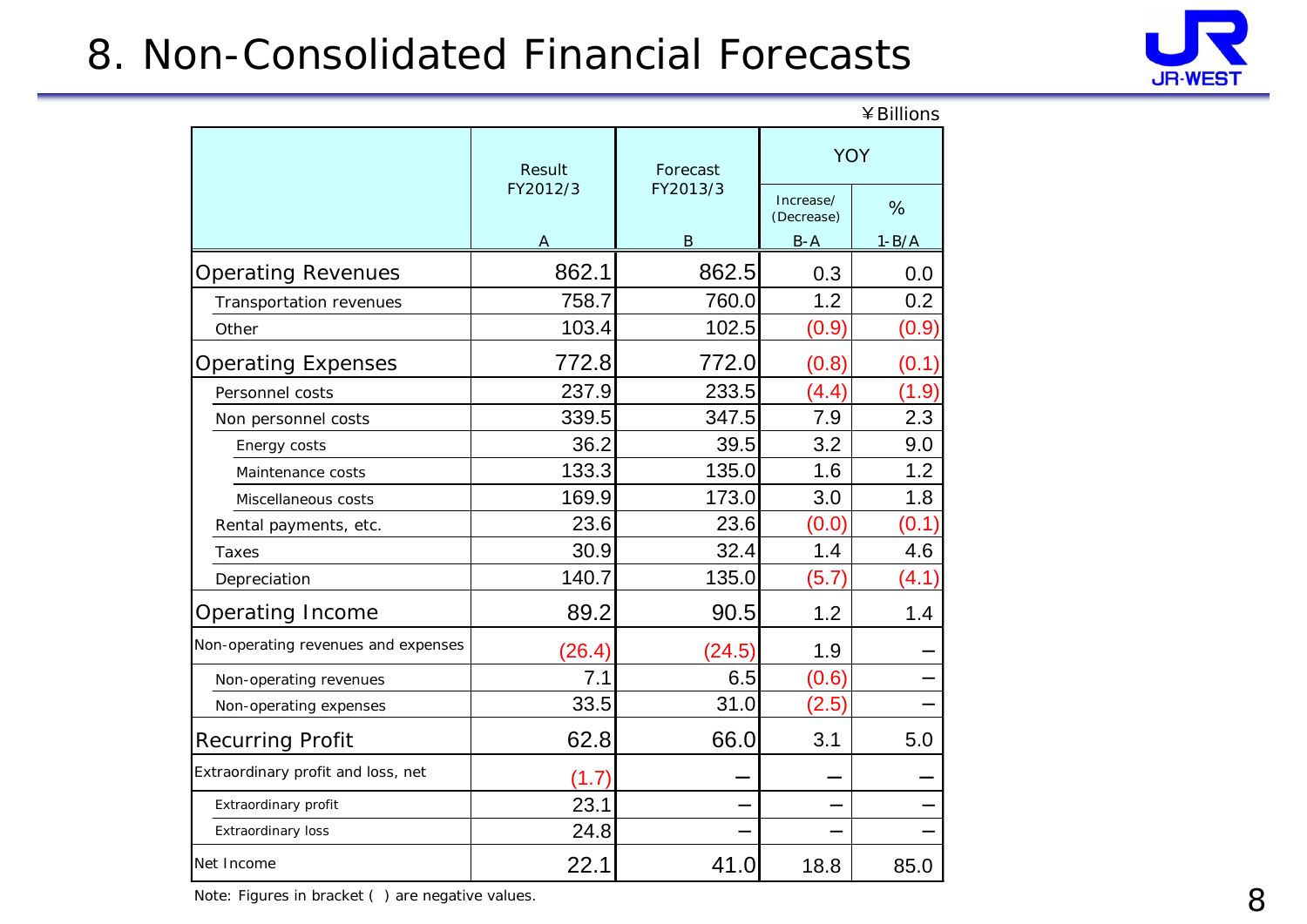

#### ¥Billions

|                                | Result       | Forecast     | <b>YOY</b>              |           |  |
|--------------------------------|--------------|--------------|-------------------------|-----------|--|
|                                | FY2012/3     | FY2013/3     | Increase/<br>(Decrease) | %         |  |
|                                | $\mathbf{A}$ | $\mathbf{B}$ | $B-A$                   | $1 - B/A$ |  |
| Shinkansen                     | 351.5        | 353.5        | 2.0                     | 0.6       |  |
| Kyoto-Osaka-Kobe Area<br>lines | 287.3        | 286.7        | (0.5)                   | (0.2)     |  |
| Other lines                    | 119.8        | 119.6        | (0.2)                   | (0.2)     |  |
| <b>Conventional lines</b>      | 407.2        | 406.4        | (0.8)                   | (0.2)     |  |
| Transportation revenues        | 758.7        | 760.0        | 1.2                     | 0.2       |  |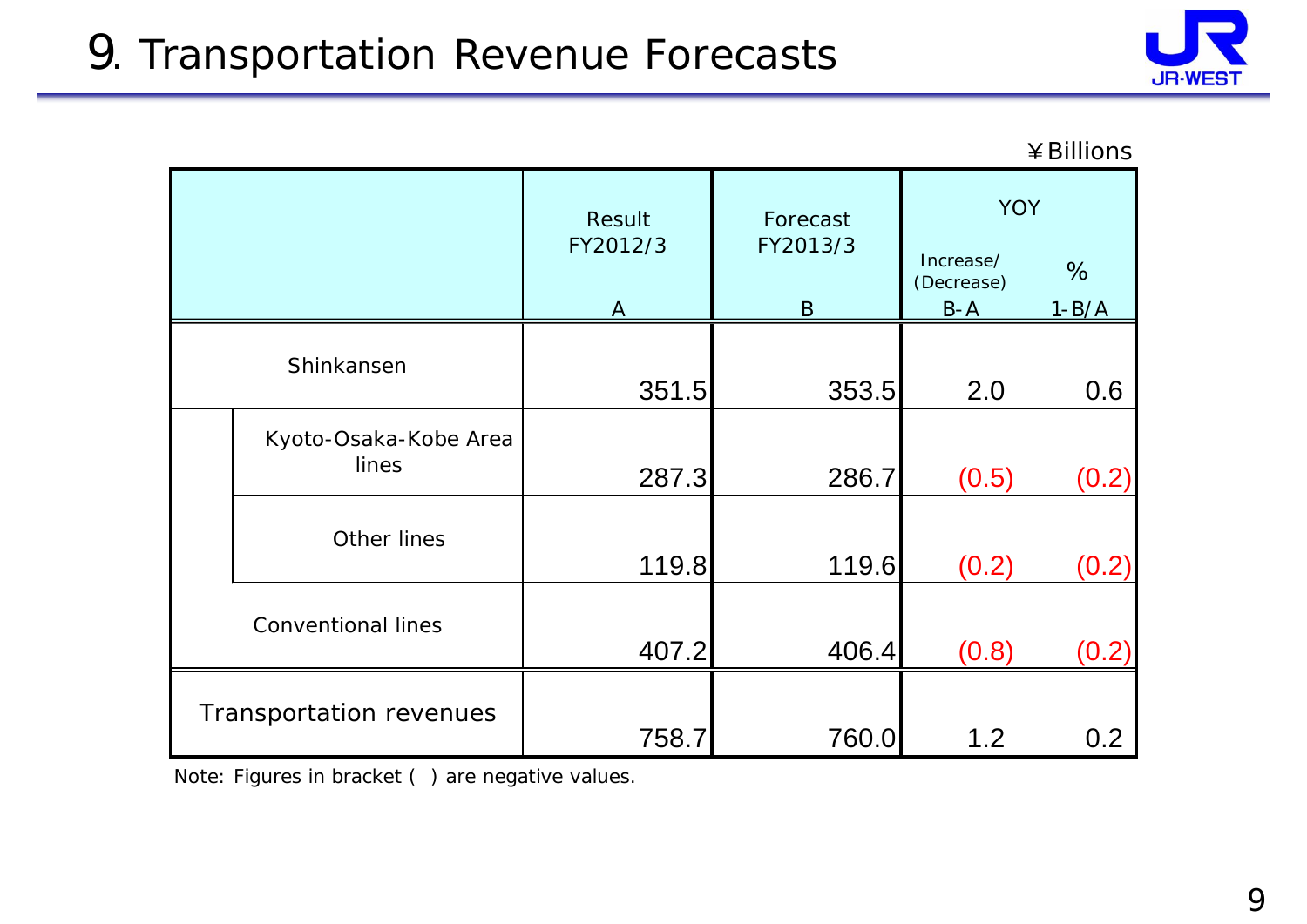# Operating Expenses Forecasts (Non-Consolidated)



| ¥ Billions                       |       |                         |            |                                                                                                                                                           |  |  |  |  |  |
|----------------------------------|-------|-------------------------|------------|-----------------------------------------------------------------------------------------------------------------------------------------------------------|--|--|--|--|--|
|                                  |       |                         |            | Forecast FY2013/3                                                                                                                                         |  |  |  |  |  |
| Item                             |       |                         | <b>YOY</b> |                                                                                                                                                           |  |  |  |  |  |
|                                  |       | Increase/<br>(Decrease) | %          | Major factors                                                                                                                                             |  |  |  |  |  |
| Personnel costs                  | 233.5 | (4.4)                   | (1.9)      | Decrease in amortization of accumulated<br>unrecognized actuarial differences due to<br>revision of basic rate of retirement benefits<br>obligation, etc. |  |  |  |  |  |
| Energy costs                     | 39.5  | 3.2                     | 9.0        | Increase in fuel price, etc.                                                                                                                              |  |  |  |  |  |
| Maintenance<br>costs             | 135.0 | 1.6                     | 1.2        | Increase in removal costs, etc.                                                                                                                           |  |  |  |  |  |
| Miscellaneous<br>costs           | 173.0 | 3.0                     | 1.8        | Increase in system related costs, etc.                                                                                                                    |  |  |  |  |  |
| Rental<br>Payments,<br>etc       | 23.6  | (0.0)                   | (0.1)      |                                                                                                                                                           |  |  |  |  |  |
| Taxes                            | 32.4  | 1.4                     | 4.6        | Increase in property taxes, etc.                                                                                                                          |  |  |  |  |  |
| Depreciation and<br>amortization | 135.0 | (5.7)                   | (4.1)      | Decrease in the conclusion of the additional<br>depreciation of residual value related to<br>the change in the system of depreciation<br>in 2007, etc.    |  |  |  |  |  |
| Total                            | 772.0 | (0.8)                   | (0.1)      |                                                                                                                                                           |  |  |  |  |  |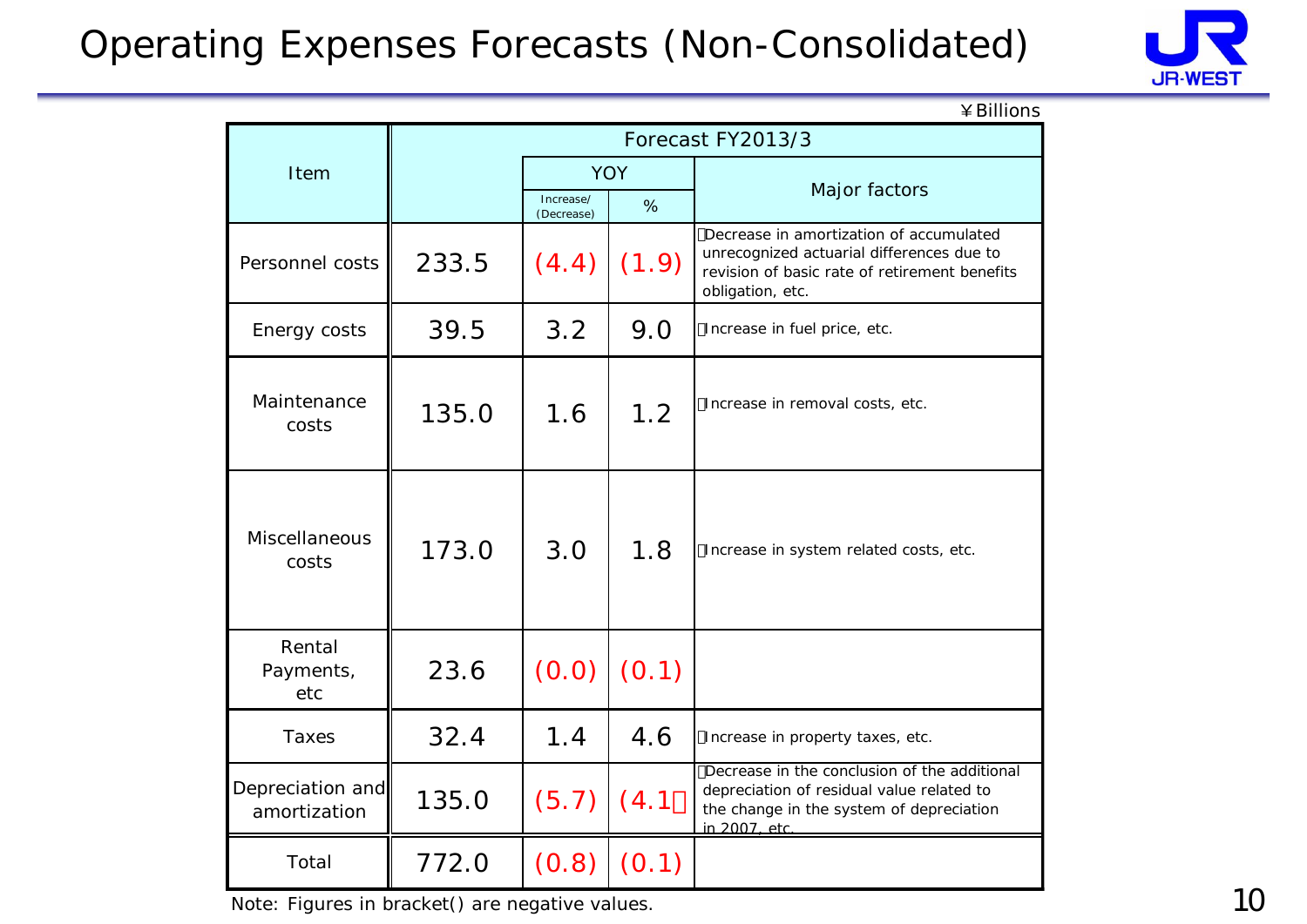# 11. Consolidated Financial Forecasts



|                                              |                    |                      |                         | ¥ Billions |
|----------------------------------------------|--------------------|----------------------|-------------------------|------------|
|                                              | Result<br>FY2012/3 | Forecast<br>FY2013/3 | <b>YOY</b>              |            |
|                                              |                    |                      | Increase/<br>(Decrease) | %          |
|                                              | A                  | $\bf{B}$             | $B - A$                 | $1 - B/A$  |
| <b>Operating Revenues</b>                    | 1,287.6            | 1,288.0              | 0.3                     | 0.0        |
| <b>Operating Expenses</b>                    | 1,177.8            | 1,176.5              | (1.3)                   | (0.1)      |
| <b>Operating Income</b>                      | 109.7              | 111.5                | 1.7                     | 1.5        |
| Non-operating revenues and<br>expenses       | (27.3)             | (25.0)               | 2.3                     |            |
| Non-operating revenues                       | 7.9                | 7.0                  | (0.9)                   |            |
| Non-operating expenses                       | 35.2               | 32.0                 | (3.2)                   |            |
| <b>Recurring Profit</b>                      | 82.4               | 86.5                 | 4.0                     | 4.9        |
| Extraordinary profit and<br><u>loss, net</u> | (2.2)              | (2.0)                | 0.2                     |            |
| Extraordinary profit                         | 27.6               |                      |                         |            |
| <b>Extraordinary loss</b>                    | 29.8               |                      |                         |            |
| Net Income                                   | 29.4               | 51.0                 | 21.5                    | 72.9       |
|                                              |                    |                      |                         |            |
| Net income per share<br>$(\yen)$             | 152.29             | 263.37               |                         |            |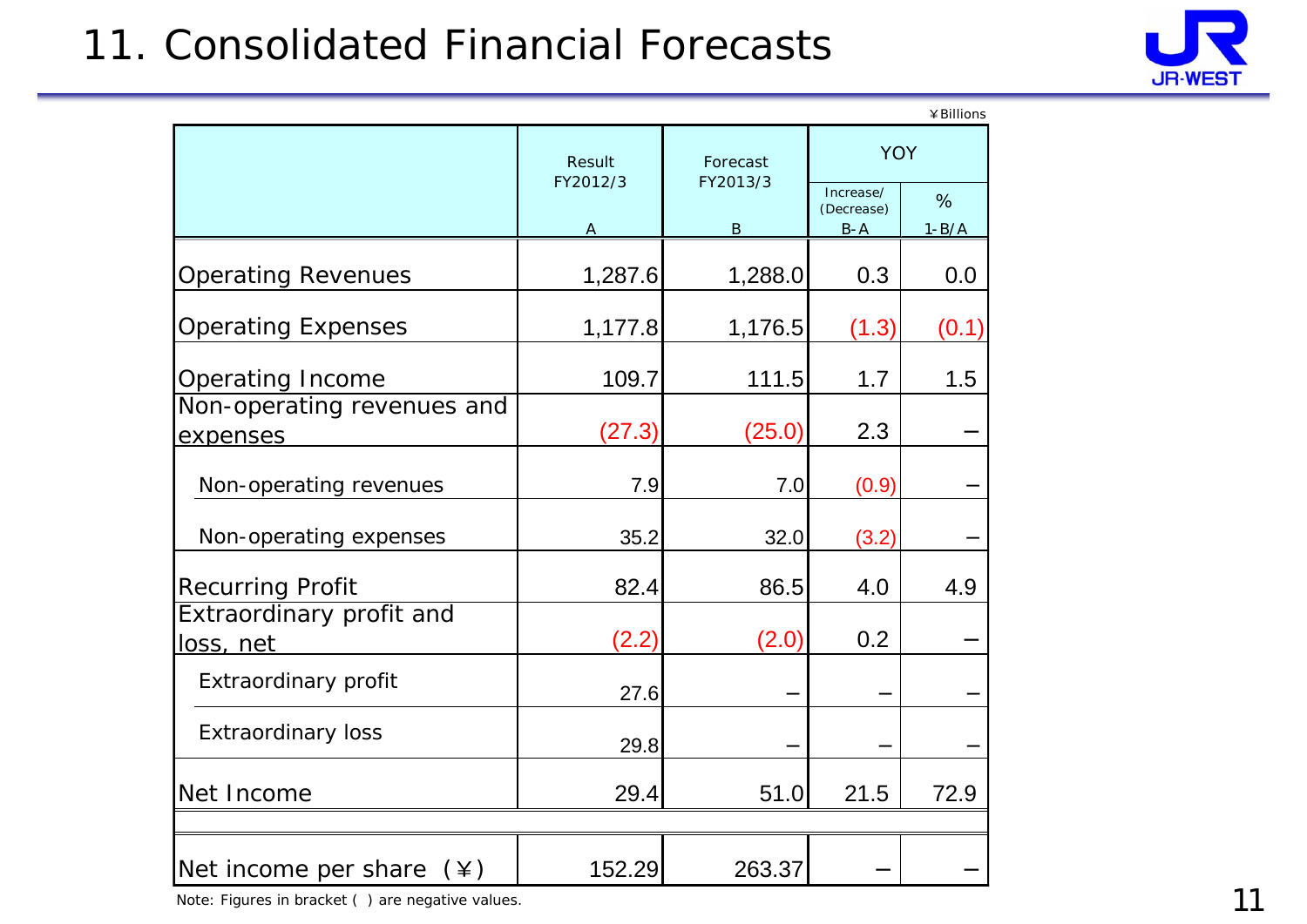### 12. Consolidated Financial Forecasts (Segment Information)



|                                  |              |             |                         | ¥Billions |  |
|----------------------------------|--------------|-------------|-------------------------|-----------|--|
|                                  | Result       | Forecast    | <b>YOY</b>              |           |  |
|                                  | FY2012/3     | FY2013/3    | Increase/<br>(Decrease) | $\%$      |  |
|                                  | A            | $\bf{B}$    | $B - A$                 | $1 - B/A$ |  |
| Operating Revenues <sup>*1</sup> | 1,287.6      | 1,288.0     | 0.3                     | 0.0       |  |
| Transportation                   | 839.0        | 839.4       | 0.3                     | 0.0       |  |
| Sales of goods and food services | 233.5        | 235.8       | 2.2                     | 1.0       |  |
| Sales of goods and food services | 133.4        | 133.7       | 0.2                     | 0.2       |  |
| Department stores                | 94.9         | 97.6        | 2.6                     | 2.8       |  |
| Real estate                      | 93.5         | 89.5        | (4.0)                   | (4.4)     |  |
| Shopping center                  | 54.3         | 54.3        | (0.0)                   | (0.1      |  |
| Real estate lease and sale $*^3$ | 37.6<br>10.7 | 33.7<br>6.5 | (3.9)                   | (10.5)    |  |
| Other businesses                 | 121.4        | 123.3       | 1.8                     | 1.5       |  |
| Hotel                            | 32.1         | 32.9        | 0.7                     | 2.4       |  |
| Nippon Travel Agency             | 37.2         | 38.8        | 1.5                     | 4.2       |  |
| Operating Income <sup>*2</sup>   | 109.7        | 111.5       | 1.7                     | 1.5       |  |
| Transportation                   | 76.7         | 78.0        | 1.2                     | 1.6       |  |
| Sales of goods and food services | (2.9)        | (2.4)       | 0.5                     |           |  |
| Real estate                      | 25.9         | 26.0        | 0.0                     | 0.0       |  |
| Other businesses                 | 10.3         | 10.2        | (0.1)                   | (1.7      |  |

Note: Figures in bracket ( ) are negative values.

 $*1$  Operating revenues are the revenues from third parties ( = customers).

The breakdowns of operating revenues by each segment are the sums of revenues of major subsidiaries.

\*2 The breakdowns of operating income by each segment are the sums of incomes of major subsidiaries before eliminating internal transactions.

\*<sup>3</sup> Figures in bracket are the sales of condominiums. (Included in Real estate lease and sale)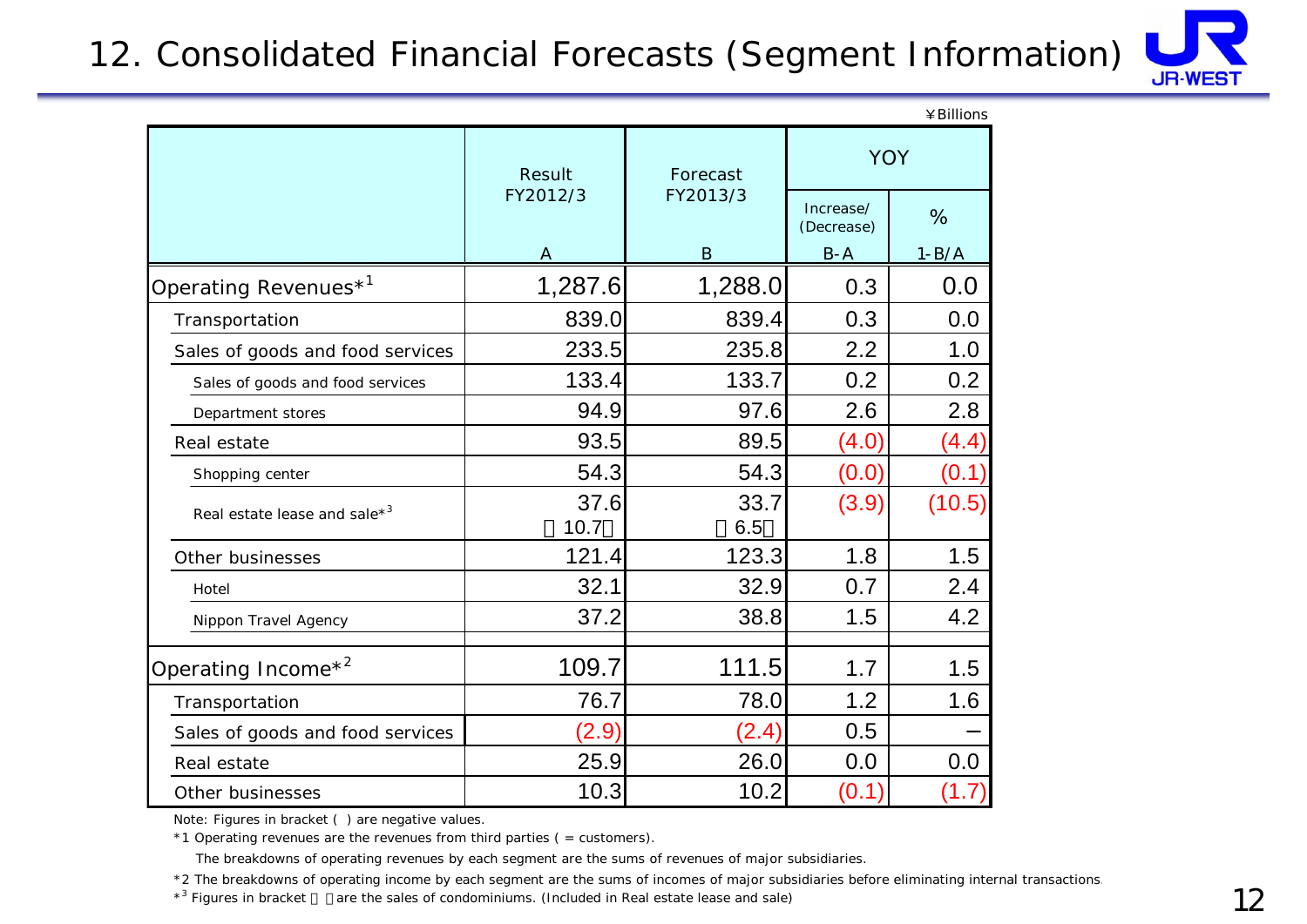### 13. Consolidated Financial Situation and Statements of Cash Flows



|                                                                                       |                              |                              | ¥ Billions                                            |
|---------------------------------------------------------------------------------------|------------------------------|------------------------------|-------------------------------------------------------|
|                                                                                       | As of March 31,<br>2011<br>A | As of March 31,<br>2012<br>B | <b>Difference</b><br>increase/<br>(decrease)<br>$B-A$ |
| Assets                                                                                | 2,672.4                      | 2,642.9                      | (29.4)                                                |
| Liabilities                                                                           | 1,951.1                      | 1,909.4                      | (41.7)                                                |
| Net assets                                                                            | 721.2                        | 733.5                        | 12.2                                                  |
| Balance of Long-term Debt and<br>Payables at the end of FY<br>Average interest rate % | 1,102.6<br>2.97              | 1,068.8<br>2.86              | (33.7)                                                |
| Shinkansen Purchase Liability<br>Average interest rate %                              | 322.9<br>5.46                | 284.5<br>5.56                | (38.4)                                                |
| <b>Bonds</b><br>Average interest rate %                                               | 444.9<br>2.09                | 454.9<br>2.07                | 10.0                                                  |
| Equity ratio (%)                                                                      | 25.8                         | 26.6                         |                                                       |
| Net assets per share $(4)^*$ <sup>1</sup>                                             | 3,557.13                     | 3,632.41                     |                                                       |

\*1 The Company conducted a stock split on July 1, 2011, at a ratio of 100 ordinary shares for each ordinary share.

|                                                       | Result<br>FY2011/3<br>$\overline{A}$ | Result<br>FY2012/3<br>B | <b>YOY</b><br>increase/<br>(decrease)<br>$B-A$ |
|-------------------------------------------------------|--------------------------------------|-------------------------|------------------------------------------------|
| Cash flows from operating activities                  | 223.2                                | 206.2                   | (16.9)                                         |
| Cash flows from investing activities                  | (246.2)                              | (199.1)                 | 47.1                                           |
| Free cash flows                                       | (23.0)                               | 7.0                     | 30.1                                           |
| Cash flows from financing activities                  | 51.4                                 | (36.8)                  | (88.2)                                         |
| Change in cash and cash equivalents, net              | 28.4                                 | (29.1)                  | (57.5)                                         |
| Cash and cash equivalents<br>at the end of the period | 79.5                                 | 50.3                    |                                                |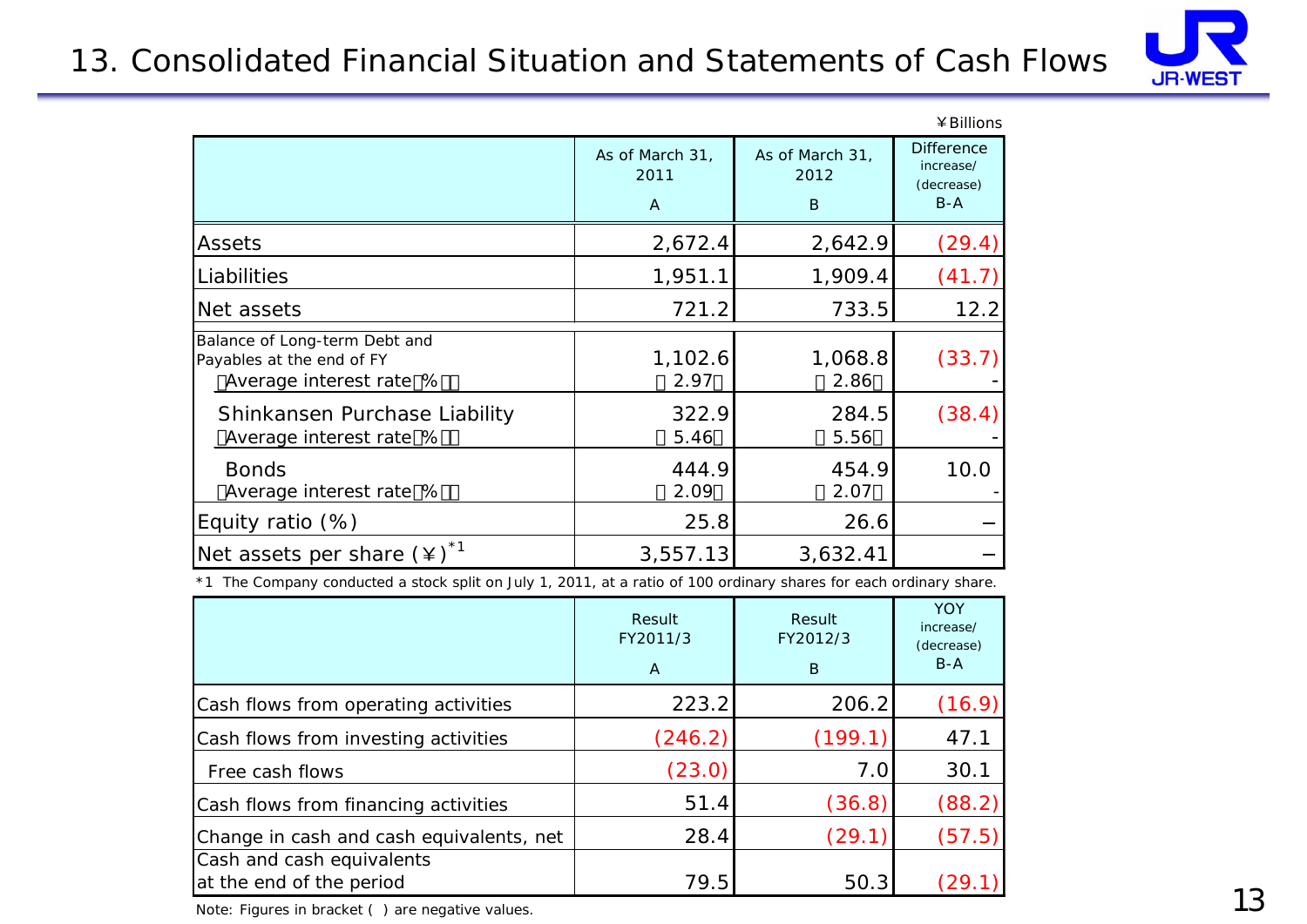

|                                                     |                    |                    | <b>Billions</b><br>Persons, |
|-----------------------------------------------------|--------------------|--------------------|-----------------------------|
|                                                     | Result<br>FY2011/3 | Result<br>FY2012/3 | Forecast<br>FY2013/3        |
| ROA (%, Consolidated)                               | 3.7                | 4.1                | 4.2                         |
| ROE (%, Consolidated)                               | 5.2                | 4.2                | 7.1                         |
| <b>EBITDA</b> Consolidated                          | 246.8              | 279.1              | 274.5                       |
| Depreciation (Consolidated)                         | 150.8              | 169.3              | 163.0                       |
| Capital Expenditure<br>(Consolidated, own fund)     | 260.0              | 195.4              | 157.0                       |
| Capital Expenditure<br>(Non-consolidated, own fund) | 208.5              | 150.8              | 127.0                       |
| Safety related capital expenditure                  | 125.1              | 97.7               | 69.0                        |
| Dividends per share $(*)$ <sup>2</sup>              | 8,000              | 90                 | 100                         |

\*1 EBITDA = Operating Income Depreciation

\*2 The Company conducted a stock split on July 1, 2011, at a ratio of 100 ordinary shares for each ordinary share.

|                                       | Result<br>FY2011/3 |        | Result<br>FY2012/3 |        | Forecast<br>FY2013/3 |                                                                                                     |
|---------------------------------------|--------------------|--------|--------------------|--------|----------------------|-----------------------------------------------------------------------------------------------------|
|                                       |                    |        |                    |        |                      | Consolidated   Non-Consolidated   Consolidated   Non-Consolidated   Consolidated   Non-Consolidated |
| No. of employees at the end of period | 45,703             | 26,705 | 45,402             | 26,778 |                      |                                                                                                     |
| Financial Expenses, net               | (33.3)             | (32.1) | (32.4)             | (31.2) | (30.2)               | (29.0)                                                                                              |
| Interest and dividend income          | 0.4                | 1.3    | 0.4                | 1.4    | 0.4                  | 1.3                                                                                                 |
| Interest expenses                     | 33.7               | 33.4   | 32.9               | 32.6   | 30.7                 | 30.4                                                                                                |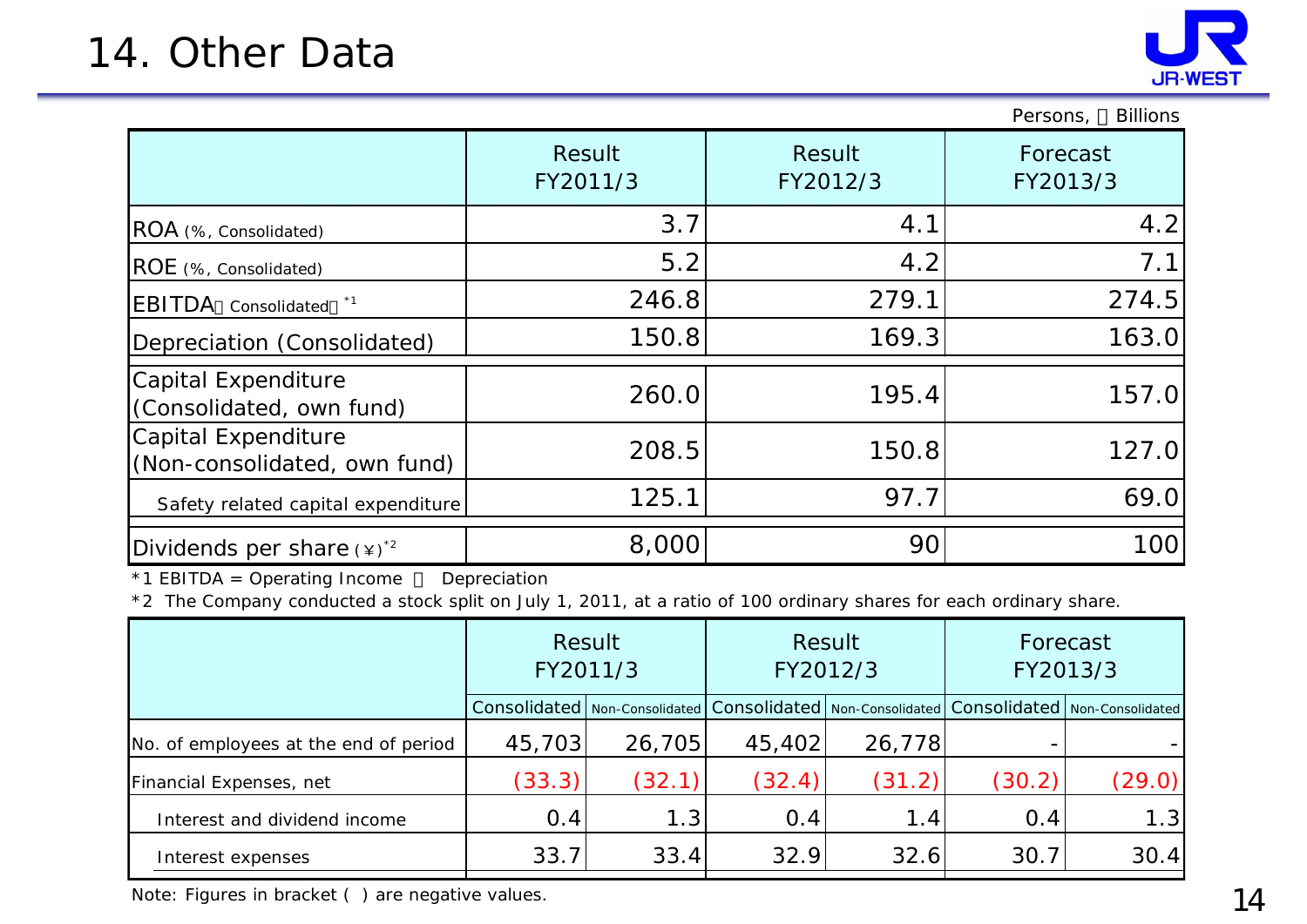# 15. Redemption Plan of Shinkansen Purchase Liability